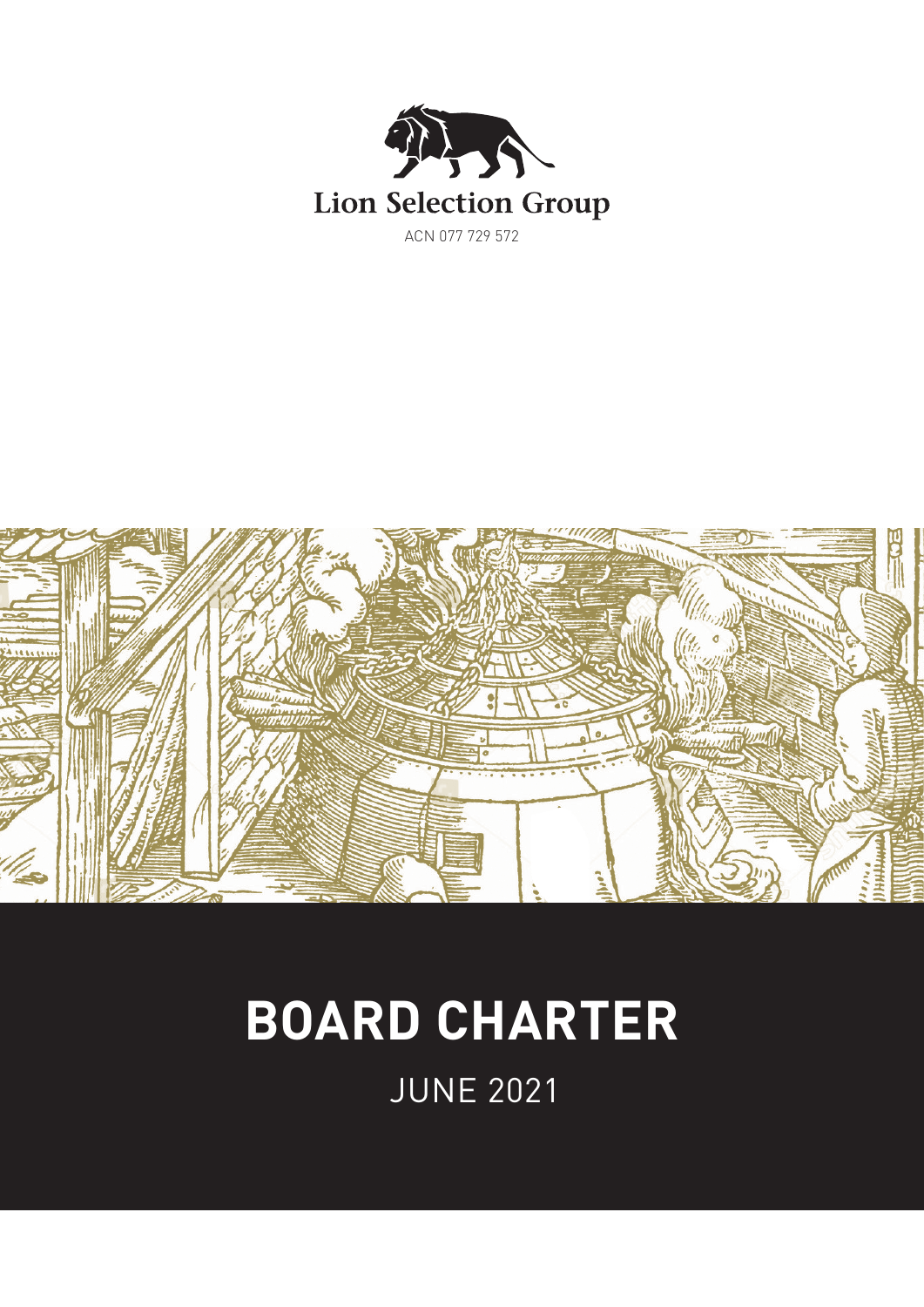# **CONTENTS**

| 1.  | Introduction                                                 | 3 |
|-----|--------------------------------------------------------------|---|
| 2.  | Board size, composition and independence                     | 3 |
| З.  | The Board's role and responsibilities                        | 3 |
| 4.  | Performance of Manager                                       | 4 |
| 5.  | <b>Board Committees</b>                                      | 4 |
| 6.  | <b>Audit Committee</b>                                       | 4 |
| 7.  | Chairperson of the Board                                     | 4 |
| 8.  | Manager, Chief Executive Officer and executive team (if any) | 5 |
| 9.  | Directors                                                    | 5 |
| 10. | Conflicts                                                    | 5 |
| 11. | Access to information and independent advice by directors    | 6 |
| 12. | <b>Retirements of Directors</b>                              | 6 |
| 13. | Code of Conduct                                              | 6 |
| 14. | <b>Company Secretary</b>                                     | 6 |
| 15. | Meetings                                                     | 6 |
| 16. | Communication of Information                                 | 7 |
| 17. | <b>Board Performance</b>                                     | 7 |
| 18. | Amendments                                                   | 7 |
| 19. | Approval                                                     | 7 |

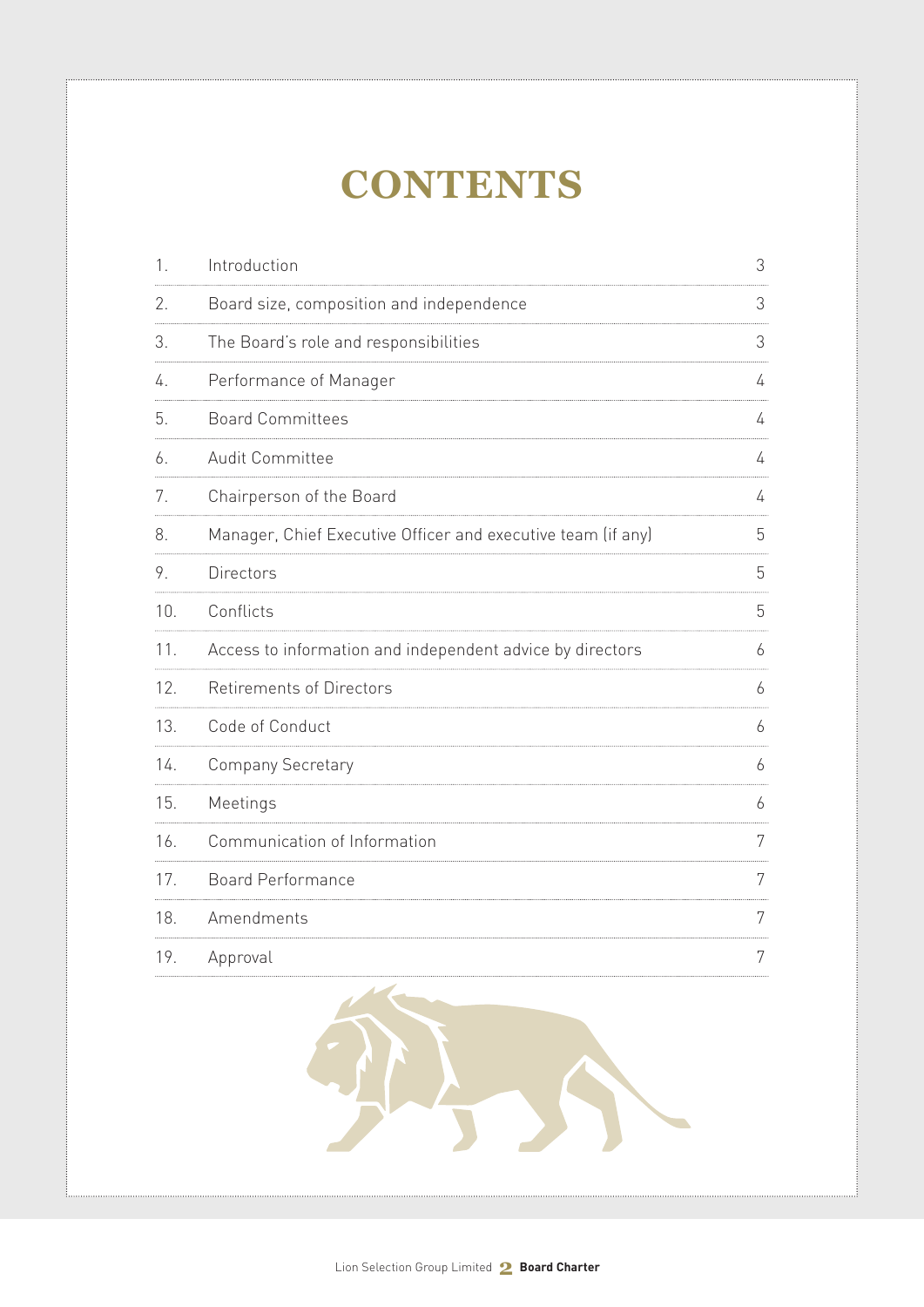#### **1. Introduction**

- 1.1 Lion Selection Group Limited (**the Company**) is a public company listed on the Australian Securities Exchange (ASX).
- 1.2 The Board of directors of the Company (**Board**) is responsible for the corporate governance of the Company.
- 1.3 The purpose of this charter is to:
	- (a) promote high standards of corporate governance;
	- (b) clarify the role and responsibilities of the Board; and
	- (c) enable the Board to provide strategic guidance for the Company and effective management oversight.
- 1.4 This charter has been prepared and adopted on the basis that corporate governance procedures can add to the performance of the Company and the creation of shareholder value.
- 1.5 This charter is supported by the Code of Conduct for Directors, the Audit Committee Charter, the Securities Trading Policy and the Continuous Disclosure Policy. In addition, this charter is also supported by the corporate governance policies of the Company's investment manager, Lion Manager Pty Ltd ABN 76 078 018 934 (Manager) as detailed in the Manager's Reference Manual.

# **2. Board size, composition and independence**

- 2.1 There must be a minimum of 3 directors on the Board.
- 2.2 The Board should ideally comprise:
	- (a) a majority of independent non-executive directors;
	- (b) directors with an appropriate range of skills, experience and expertise;
	- (c) directors who can understand and competently deal with current and emerging business issues; and
	- (d) directors who can effectively review and challenge the performance of the Manager and exercise independent judgment.
- 2.3 An independent non-executive director is one who:
	- (a) is independent of the Manager;
	- (b) is free of any business or other relationship that could materially interfere with, or could reasonably be perceived to materially interfere with, the independent exercise of their unfettered and independent judgment; and
	- (c) otherwise meets the criteria for independence set out in the Corporate Governance Principles and Recommendations (4th Edition) published by the ASX Corporate Governance Council.
- 2.4 The Board should regularly assess whether each non-executive director is independent and each nonexecutive director should provide to the Board all information relevant to his or her assessment.
- 2.5 If a director's independent status changes, this should be disclosed and explained to the market promptly and without delay.
- 2.6 While the Company will aim to have a majority of independent non-executive directors, this may not always be practicable given the size of the Board and the circumstances of the Company, including the nature of the Company's business. Accordingly, the directors have absolute discretion to determine the appropriate composition of the Board from time to time.
- 2.7 Each director is appointed by a formal letter of appointment setting out the key terms and conditions of their appointment to ensure that each director clearly understands the Company's expectations of him or her.

# **3. The Board's role and responsibilities**

- 3.1 The Board acts in the best interests of the Company as a whole and is accountable to shareholders for the overall direction, management and corporate governance of the Company.
- 3.2 The Board is responsible for:
	- (a) the leadership of the Company and defining its strategic objectives;
	- (b) appointing the chair and/or the senior independent director;
	- (c) appointing and replacing the CEO;
	- (d) approving the appointment and replacement of the company secretary;
	- (e) overseeing the Company, including its control and accountability systems;
	- (f) approving the Manager's investment strategy and delegating to the Manager the authorities provided in the management agreement executed between the Company and the Manager (**Management Agreement**);
	- (g) monitoring the performance of the Manager and its compliance with its obligations under the Management Agreement including maintaining an appropriate process to ensure all relevant information is reported by the Manager to the Board;
	- (h) approving all investments to be made by the Company and major capital expenditure;
	- (i) overseeing the Company's process for making timely and balanced disclosure of all material information concerning the Company in accordance with the Company's continuance disclosure policy;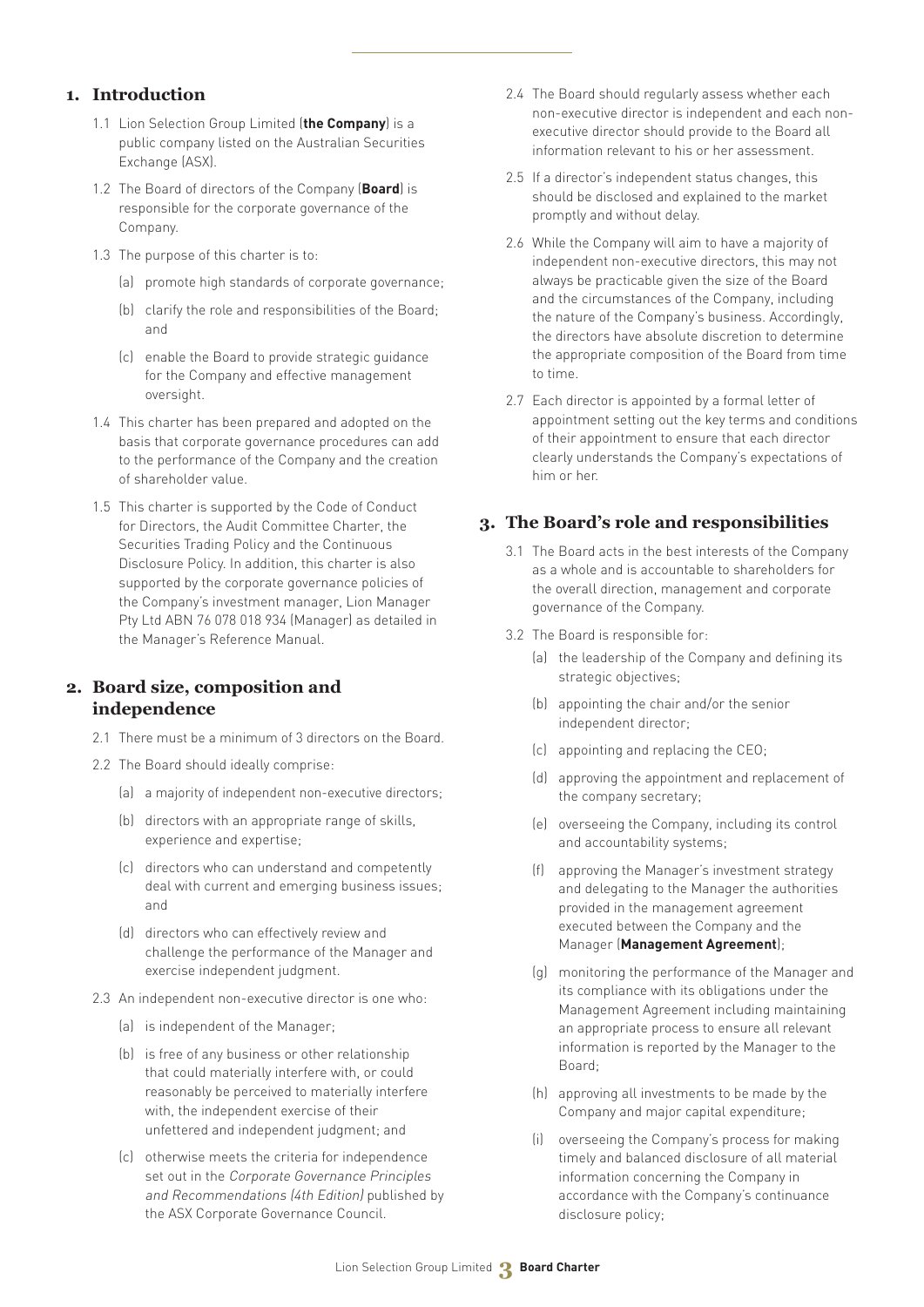- (j) reporting to shareholders;
- (k) determining and financing any dividend payments;
- (l) approving and monitoring financial and other reporting including overseeing the integrity of the Company's external audit;
- (m) reviewing and ratifying systems of risk management, internal compliance and control, and legal compliance to ensure appropriate compliance frameworks and controls are in place;
- (n) reviewing and overseeing the implementation of the Company's code of conduct;
- (o) approving the Company's statement of values and instilling those values to uphold the desired culture of the Company;
- (p) approving charters of Board committees;
- (q) ensuring that the Company's remuneration policies are aligned with the purpose, values, strategic objectives and risk appetite of the Company;
- (r) procuring appropriate professional development opportunities for Directors to develop and maintain the skills and knowledge needed to effectively perform their role as Directors;
- (s) monitoring and ensuring compliance with legal and regulatory requirements and ethical standards and policies; and
- (t) monitoring and ensuring compliance with best practice corporate governance requirements.

#### **4. Performance of the Manager**

- 4.1 The Board is responsible for regularly reviewing the performance of the Manager against measurable and qualitative indicators as reflected in the Management Agreement and the terms of the Manager's delegated authority.
- 4.2 The Board must monitor the compliance by the Manager with its obligations under the Management Agreement and take appropriate steps to enforce the performance of those obligations, if and when required.

# **5. Board Committees**

- 5.1 The Board has established an Audit Committee to assist it in carrying out its audit responsibilities, to share detailed work and to consider certain issues and functions in detail.
- 5.2 The charter or terms of reference of the Audit Committee setting out matters relevant to the composition, responsibilities and administration of that committee must be approved by the Board. The Audit Committee will review its charter from time to time as appropriate.

5.3 The Board recognises the importance of establishing a remuneration and nomination committee as good corporate governance in circumstances where appropriate for the size, nature and complexity of the Company. However, considering the size of the Company, the Board considers that the functions that would be performed by a remuneration and nomination committee are best undertaken by the Board.

#### **6. Audit Committee**

- 6.1 The objective of the Audit Committee is to:
	- (a) help the Board achieve its objective in relation to:
		- (i) financial reporting;
		- (ii) the application of accounting policies;
		- (iii) legal and regulatory compliance; and
		- (iv) internal risk control and management systems;
	- (b) maintain and improve the quality, credibility and objectivity of the financial accountability process;
	- (c) promote a culture of compliance;
	- (d) ensure effective communication between the Board and senior financial and compliance representatives of the Manager;
	- (e) ensure effective internal and external group audit functions and communication between the Board and the external and any internal auditors (including internal auditors engaged by the Manager); and
	- (f) ensure compliance strategies and compliance functions are effective.
- 6.2 The Audit Committee should comprise:
	- (a) at least two non-executive directors, at least one of whom will be independent;
	- (b) non-executive directors who are financially literate (and at least one of whom is a financial expert).
- 6.3 The Audit Committee will appoint its chairperson. The chairperson must be an independent chairperson and may not be the chairperson of the Board.

#### **7. Chairperson of the Board**

- 7.1 The chairperson of the Board is appointed by the directors.
- 7.2 The division of responsibilities of the chairperson of the Board and the chief executive officer (if any) have been agreed by the Board and are set out in this charter.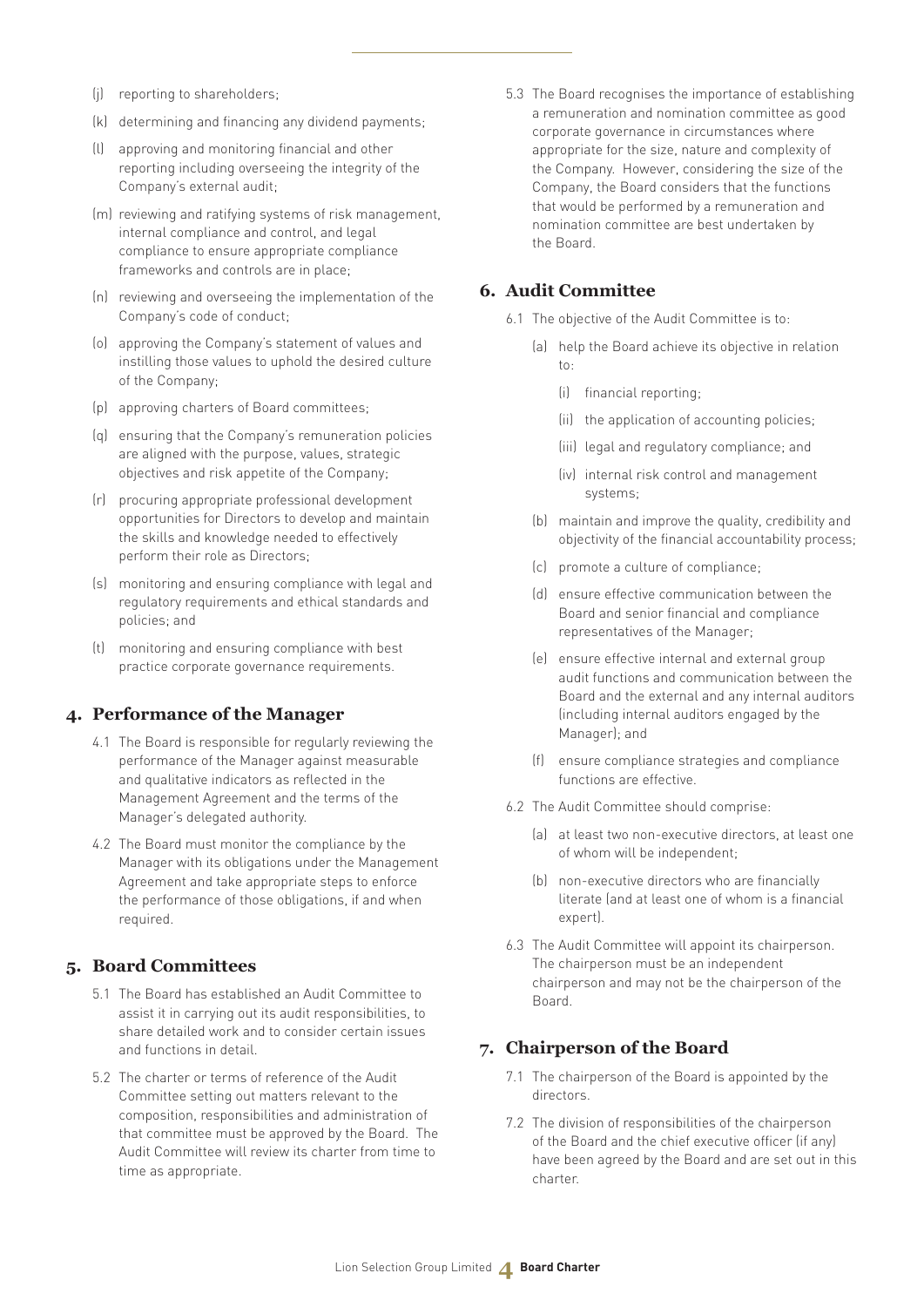- 7.3 The responsibilities of the chairperson of the Board include:
	- (a) providing leadership to the Board;
	- (b) promoting the efficient organisation and conduct of the Board's functions;
	- (c) ensuring the Board considers and adopts strategies designed to meet present and future needs of the Company;
	- (d) ensuring the board has an effective composition, size and commitment to adequately discharge its responsibilities and duties;
	- (e) monitoring the performance of the Board;
	- (f) facilitating Board discussions to ensure core issues facing the Company are addressed;
	- (g) briefing all directors in relation to issues arising at Board meetings;
	- (h) facilitating the effective contribution and ongoing development of all directors;
	- (i) promoting constructive and respectful relations between Board members and between the Board and the Manager and its representatives;
	- (j) ensuring the Board regularly meets to consider the Company's performance and key issues facing it;
	- (k) ensuring that at least one representative of the Manager (which may include a director associated with the Manager) is present at all meetings of the Board;
	- (l) setting the agenda for the Board meetings after consulting with the Manager; and
	- (m) chairing general meetings.

# **8. Manager, Chief Executive Officer and executive team (if any)**

- 8.1 The Manager has been appointed to implement the Company's investment strategy and manage all of the assets of the Company on behalf of the Company. The Manager, on behalf of the Company, undertakes the management and administrative tasks set out in the Management Agreement.
- 8.2 While the Manager is in place, other than the Chief Executive Officer, it is not proposed that the Company will have an internal executive or compliance team on the basis that the tasks that would typically be undertaken by those teams will be undertaken by the Manager on behalf of the Company.

# **9. Directors**

- 9.1 Directors are expected to attend and participate in Board meetings and meetings of committees on which they serve.
- 9.2 Directors are expected to spend the time needed, and meet as often as necessary, to properly discharge their responsibilities.
- 9.3 Directors are expected to review meeting materials before Board meetings and committee meetings.
- 9.4 Directors are encouraged to ask questions of, request information from, and raise any issue of concern with, the Manager. Directors are encouraged, were possible, to ask any questions and raise issues of concern before a meeting so that the Manager is prepared to address them.
- 9.5 Directors must exercise independent judgment when making decisions.
- 9.6 Directors are expected to publicly support the letter and spirit of Board decisions.
- 9.7 Directors must keep confidential all Board information, discussions, deliberations and decisions that are not publicly known.
- 9.8 Directors must comply with their legal duties when discharging their responsibilities as directors. Broadly, these duties are:
	- (a) to act in good faith and in the best interests of the Company;
	- (b) to act with care and diligence;
	- (c) to act for proper purposes;
	- (d) to avoid a conflict of interest or duty; and
	- (e) to refrain from making improper use of information gained through the position of director or taking improper advantage of the position of director.

#### **10. Conflicts**

- 10.1 Directors are expected to be sensitive to conflicts of interest or duty that may arise and mindful of their fiduciary obligations.
- 10.2 Directors must:
	- (a) disclose to the Board any actual or potential conflict of interest or duty that might reasonably be thought to exist as soon as the situation arises;
	- (b) take necessary and reasonable action to resolve or avoid any actual or potential conflict of interest or duty; and
	- (c) comply with the Corporations Act 2001 (Cth) (Corporations Act) and the Company's constitution in relation to disclosing material personal interests and restrictions on voting.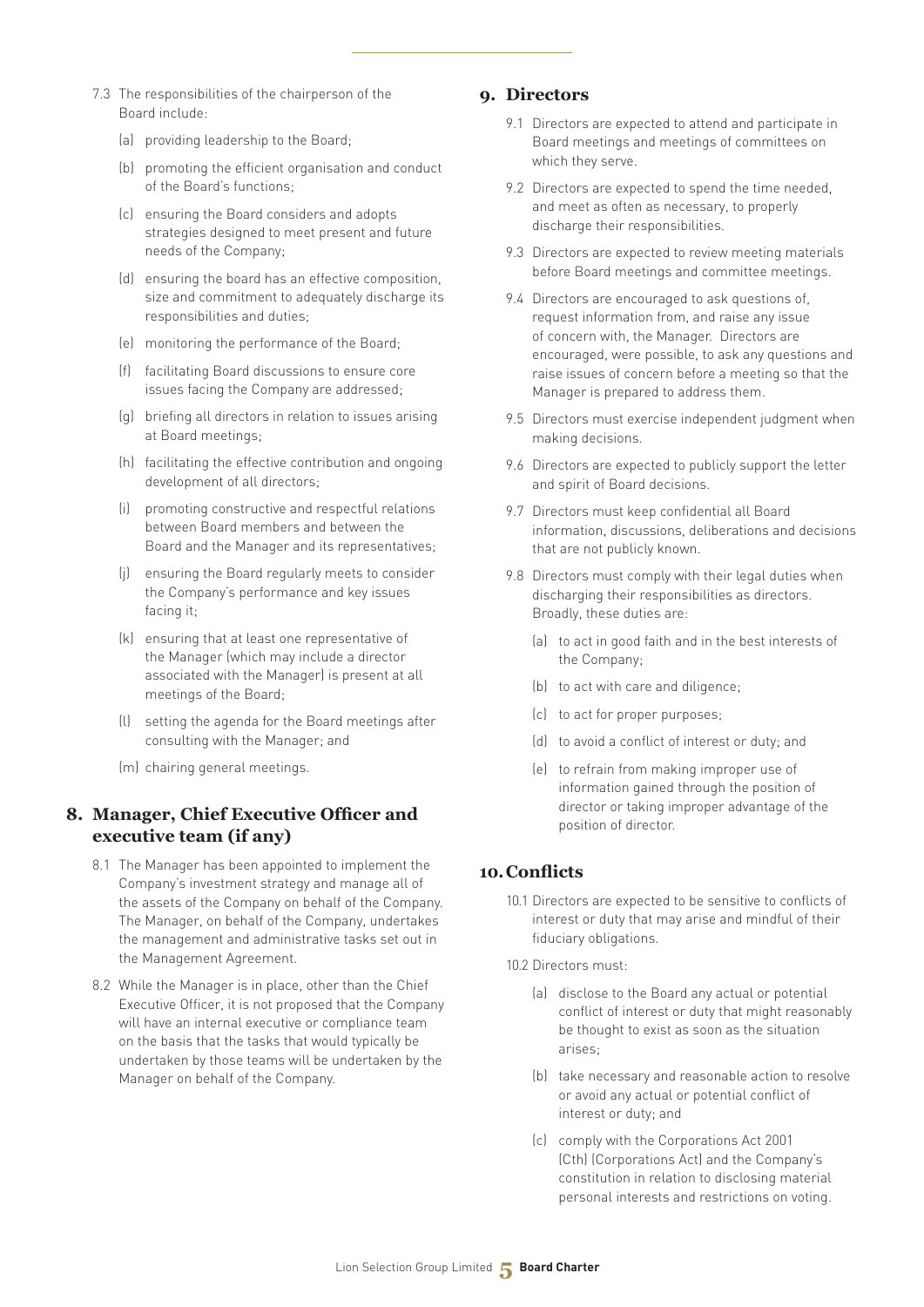- 10.3 If a conflict exists, it is expected that any director to whom the conflict relates will leave the room when the Board is discussing any matter to which the conflict relates, unless the Corporations Act and the Company's constitution expressly permits otherwise.
- 10.4 Directors are expected to inform the chairperson of the Board of any proposed appointment to the board or executive of another company as soon as practicable.

# **11. Access to information and independent advice by directors**

- 11.1 Directors have access to any information they consider necessary to fulfil their responsibilities and to exercise independent judgment in making decisions.
- 11.2 Directors have access to:
	- (a) representatives of the Manager to seek explanations and information from management; and
	- (b) auditors, both internal and external, to seek explanations and information from them without representatives of the Manager being present.
- 11.3 Directors may seek any independent professional advice they consider necessary to fulfil their responsibilities and to exercise independent judgment when making decisions in accordance with the procedure agreed by the directors.
- 11.4 If the chairperson of the Board consents, the Company will pay a director's costs of seeking independent professional advice. That consent may not be unreasonably withheld or delayed.

# **12.Retirement of Directors**

In accordance with the Company's constitution, no director is permitted to hold office for a continuous period in excess of three years or past the third annual general meeting following that director's appointment, whichever is the longer, without submitting themselves for re-election.

### **13.Code of Conduct**

- 13.1 The Company has adopted a code of conduct for directors setting out required standards of behaviour for the benefit of all shareholders.
- 13.2 Each director will be given a copy of the code of conduct applicable to their position when joining the Company.

#### **14.Company Secretary**

- 14.1 The Company Secretary is accountable to the Board, through the Chair, for all governance matters to do with the proper functioning of the Board.
- 14.2 Each director has unrestricted access to the Company Secretary.
- 14.3 The appointment and removal of the Company Secretary must be determined by the Board.

# **15.Meetings**

- 15.1 The Board will meet at least six (6) times per a year.
- 15.2 A director may at any time convene a board meeting. However, reasonable notice must be given to all members of the Board.
- 15.3 A quorum is two (2) directors.
- 15.4 The Company Secretary shall ensure that all directors receive meeting papers at least four (4) days prior to the Board meeting.
- 15.5 The Company Secretary shall take minutes of the Board meetings and will ensure all members of the Board receive a copy.
- 15.6 If the current Chair is not present at a Board meeting, the directors present will elect one of them to be the Chair of the meeting.
- 15.7 Questions arising at a Board meeting will be decided by a majority of votes of Directors present and voting, and any such decision shall be taken to be a decision of all directors.
- 15.8 The Chair of the meeting has a casting vote in addition to his/her deliberative vote, provided that:
	- (a) more than two (2) directors are present;
	- (b) more than two (2) directors are competent to vote on the question being considered; and
	- (c) the decision is not in relation to the re-appointment of the Chair.
- 15.9 The board may set the form of reports to be received (and the timeframe for delivery) from the Manager to enable the Board to effectively discharge its duties.
- 15.10 A director may request additional information where he/she considers it necessary to make informed decisions.